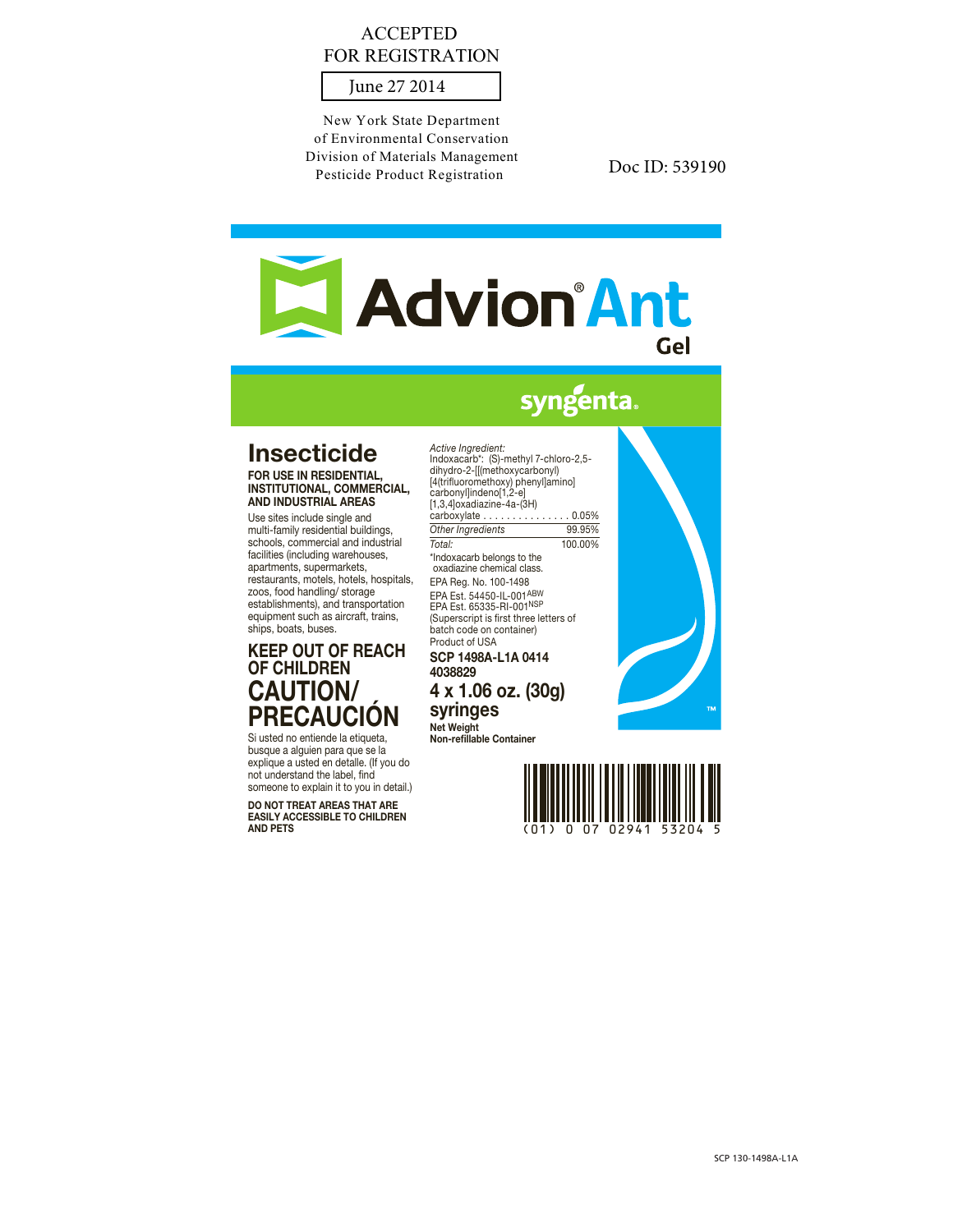### **Advion® Ant Gel**

#### **FIRST AID**

Have the product container or label with you when calling a poison control center or doctor, or going for treatment.

#### **HOT LINE NUMBER**

For 24-Hour Medical Emergency Assistance (Human or Animal) Or Chemical Emergency Assistance (Spill, Leak, Fire or Accident) Call **1-800-888-8372**

#### **PRECAUTIONARY STATEMENTS**

#### **HAZARDS TO HUMANS AND DOMESTIC ANIMALS**

**CAUTION:** Avoid contact with skin, eyes or clothing. Wash thoroughly with soap and water after handling.

#### **Environmental Hazards**

Do not apply directly to water, or to areas where surface water is present or to intertidal areas below the mean high water mark.

#### **Physical and Chemical Hazards**

Do not use this product in or on electrical equipment where a possibility of shock hazard exists.

### **DIRECTIONS FOR USE**

It is a violation of federal law to use this product in a manner inconsistent with its labeling.

#### **PRODUCT INFORMATION**

Advion® Ant Gel is specifically formulated to be attractive to all major pest species of ants such as Acrobat, Argentine, Big-headed, Carpenter, Cornfield, Crazy, Field, Ghost, Harvester\*, Honey, Little black, Odorous house, Pavement, Pharaoh\*, Pyramid, Red Imported Fire Ant\*, Rover, Thief, and Whitefooted. Advion Ant Gel contains the active ingredient, indoxacarb, a non-repellent insecticide. Use of Advion Ant Gel will help eliminate ants within days of applying the gel according to the use directions.

\* Advion Ant Gel is effective at killing Pharaoh ants, foraging red imported fire ants and harvester ants. For complete control of outdoor nests of these species, use additional treatments labeled for outdoor nest control of these species.

**Use Instructions and Precautions:** Do not treat areas that are easily accessible to children and pets.

- 1. Advion Ant Gel can be used indoors or outdoors applied as a crack and crevice or spot treatment in single and multi- family residential homes, institutional, commercial and industrial facilities (including schools, warehouses, apartments, supermarkets, restaurants, motels, hotels, hospitals, nursing homes, offices, zoos, retail establishments, food handling/storage establishments), transportation equipment such as aircraft, trains, ships, boats, and buses, and other similar sites where ant infestations are a problem.
- 2. Avoid applying Advion Ant Gel to surfaces recently treated with residual sprays.
- 3. Surfaces treated with Advion Ant Gel should not be treated with residual sprays.
- 4. Inspect applications periodically for consumption/activity and apply additional bait as needed.
- 5. Do not apply to surfaces that food contacts.
- 6. Do not allow open foods to contact gel material.
- 7. Refillable Bait Stations: Advion Ant Gel may be used in commercially available refillable bait stations designed for interior and/or exterior or perimeter insect pest control. If the refillable bait station is not equipped with a sticker to identify the contents, apply a sticker either on the interior or exterior of the device. For best results, position refill- able bait stations near ant trails, nest sites, or where ants are known to actively forage. Regularly inspect each refillable bait stations and replace with Advion Ant Gel as needed for continual control of ants.

#### **Treatment Rates for All Uses**

- Apply Advion Ant Gel as spots of gel or small lines of gel.
- Placements of spots or lines of Advion Ant Gel should be to active foraging trails, nest sites, or to areas known to be active.
- Apply 0.1 to 1.0 gram spots of Advion Ant Gel or approximately 1/4" in diameter spots.
- Apply lines of Advion Ant Gel of approximately 1/8" wide and 2" long; up to 3" long for highly active foraging trails.
- Apply as many placements of Advion Ant Gel as possible to active foraging areas without disrupting the natural foraging behavior of ants.
- If Advion Ant Gel is used in refillable bait stations apply an amount of the Advion Ant Gel that does not exceed the capacity of the refillable bait station's bait reservoir.

#### **Examples of Advion Ant Gel Placement Amounts**

Figure 1: Line of gel approx. 1/8" x 2"

Figure 2: Spot of gel appox. 0.1g



Figure 3: Spot of gel approx. 1g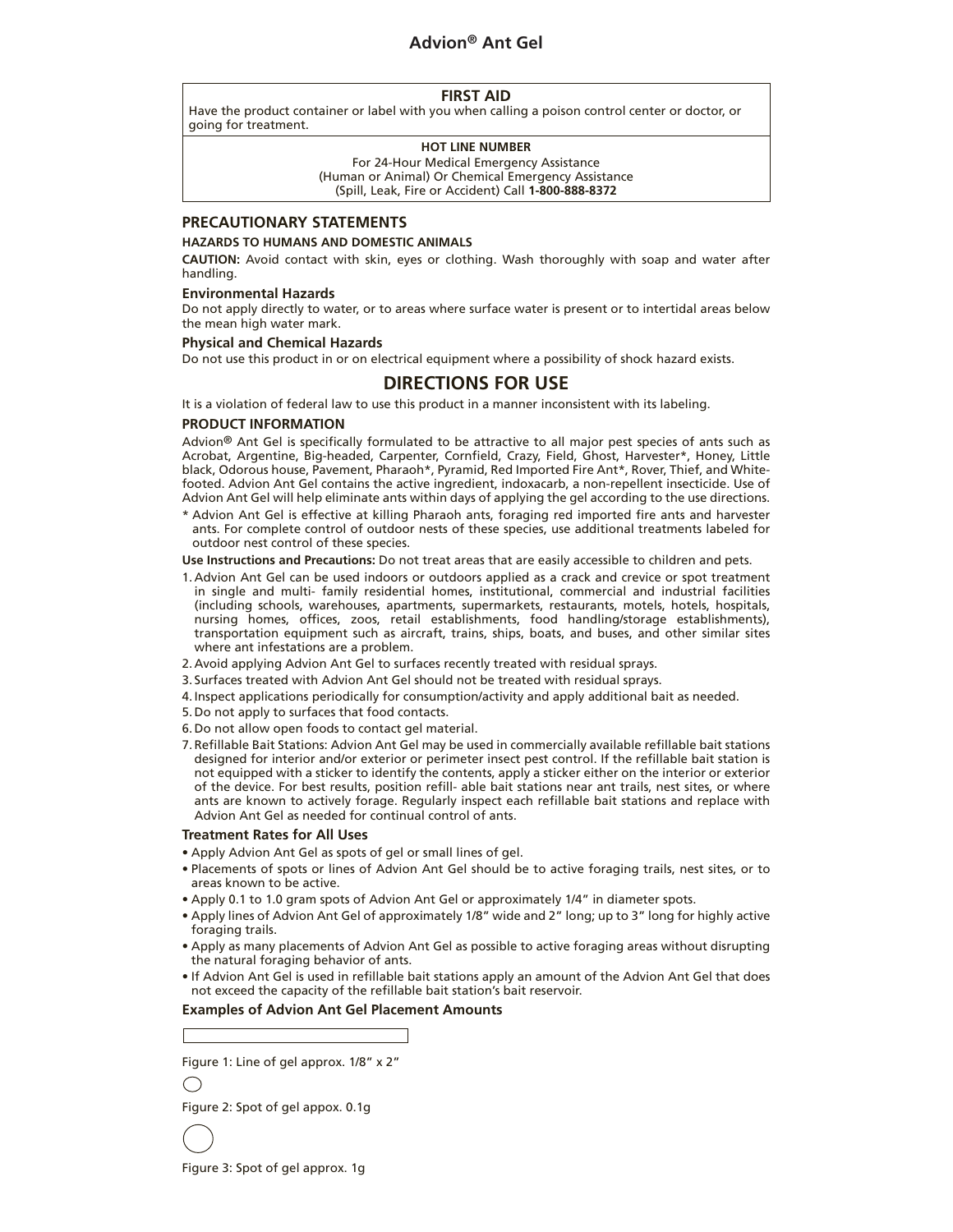#### **Indoor Use Directions**

- Inspect infested areas carefully to determine overall infestation levels, locations of foraging, nesting areas, and most appropriate application points.
- Indoor applications include cracks and crevices along walls or floors, behind or under equipment or appliances, under tables, within framing of tables or furniture, around sinks, within or near garbage collection areas, attics, crawl spaces, and cracks and crevices in cabinets.
- Inspect Advion Ant Gel placements periodically for consumption or attractiveness and reapply as needed.

#### **Applications in Nonfood/Nonfeed Handling Areas**

Advion Ant Gel is designed for use as a spot or crack and crevice treatment to control ants in residential structures and the non-food /non-feed areas of commercial, industrial, public and institutional buildings/ structures, including restaurants, warehouses, food processing plants, supermarkets, hospitals, nursing homes, motels, hotels, schools, laboratories, computer facilities, aircraft, buses, boats/ships, trains, pet shops and zoos.

Nonfood/non-feed areas include areas such as garbage rooms, lavatories, floor drains (to sewers), entries, and vestibules, offices, locker rooms, machine rooms, boiler rooms, garages, mop closets and storage (after bottling or canning). Refer to section below for use directions and restrictions when making applications in food/feed handling areas of Food/Feed Handling Establishments.

#### **Applications in Food/Feed Handling Areas**

Application to food/feed areas of food/feed handling establishments may only be made as a crack and crevice treatment. Apply Advion Ant Gel directly into cracks and crevices by placing the bait dispenser tip approximately 1/2 inch into cracks, crevices, holes and similar openings where ants are found or are entering. Food and feed handling areas include areas for receiving, storage, packing (canning, bottling, wrapping, boxing), preparing, edible waste storage, and enclosed processing systems (mills, dairies, edible oils, syrups). Serving areas are also considered a food/feed area when food is exposed and facility is in operation.

- Do not apply Advion Ant Gel to areas where food/feed, food utensils or food processing surfaces may come into contact and become contaminated.
- Do not apply Advion Ant Gel to areas that are routinely washed such as cracks and crevices in tops of tables, food/feed preparation and prepared food holding surfaces as bait could be removed by the washing.
- Do not apply Advion Ant Gel to surfaces where the temperature exceeds 120-130°F because this could cause the bait to liquefy and lose effectiveness.

Examples include, but are not limited to, parts of stoves, ovens, grills, fume hoods, saunas, heat lamps, coffee urns, steam tables, toasters, fryers, dishwashers, and hot water pipes.

• Use good application practice to avoid movement of Advion Ant Gel to exposed surfaces used for food preparation.

If Advion Ant Gel contacts an exposed surface, first remove as much of the gel bait as possible, then wash with soap and water.

#### **Outdoor Use Directions:**

- A thorough inspection around a structure may reveal areas where ants are gaining access to the structure. Attempts should be made to remove the access.
- Apply Advion Ant Gel as a spot or thin bead (see above) to pest entry sites such as along windows, doors, between construction elements, sewer areas, adjacent trees which harbor ants, along walls, garbage holding areas, or suitable placement site acting as an ant harborage.
- Make Advion Ant Gel placements to reduce the potential of subsequent human contact.
- Inspect Advion Ant Gel placements periodically and apply fresh ant gel as needed.
- High temperatures may affect the consistency of the gel after placement. so inspect to determine if additional gel is needed.

### **STORAGE AND DISPOSAL**

Do not contaminate water, food or feed by storage and disposal.

#### **Pesticide Storage**

Store in cool, dry place inaccessible to children and pets.

#### **Pesticide Disposal**

Wastes resulting from the use of this product must be disposed of on site or at an approved waste disposal facility.

#### **Container Disposal**

**Nonrefillable Container:** Do not reuse or refill this container. Offer for recycling if available. Place empty bait dispensers in trash. If partially filled, wrap in newspaper and discard in trash or call your local solid waste authority for disposal instructions.